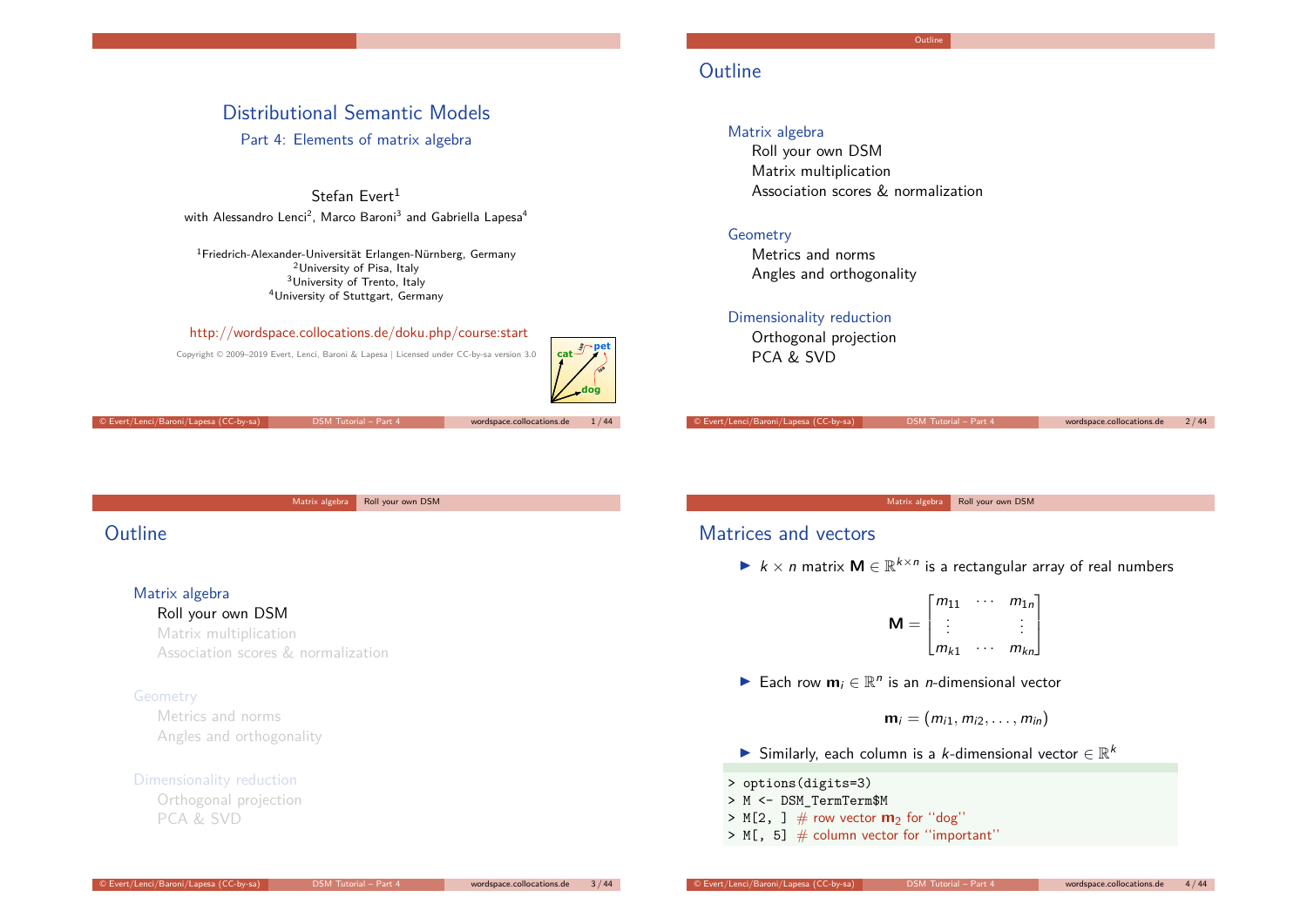# Matrices and vectors

- ► Vector **x**  $\in \mathbb{R}^n$  as single-row or single-column matrix
	- $\mathbf{x} = \mathbf{x}^{TT} = n \times 1$  matrix ("vertical")
	- $\blacktriangleright$   $\mathbf{x}^{\mathcal{T}} = 1 \times n$  matrix ("horizontal")
	- **Exercise 1 ransposition** operator  $\cdot^T$  swaps rows & columns of matrix
- ► We need vectors  $\mathbf{r} \in \mathbb{R}^k$  and  $\mathbf{c} \in \mathbb{R}^n$  of marginal frequencies
- $\blacktriangleright$  Notation for cell *ij* of co-occurrence matrix:
	- $\blacktriangleright$   $m_{ii} = 0$  ... observed co-occurrence frequency
	- $\blacktriangleright$   $r_i = R$  ... row marginal (target)
	- $\triangleright$   $c_i = C \dots$  column marginal (feature)
	- $\triangleright$  N ... sample size



# Scalar operations

- **In Scalar** operations perform the same transformation on each element of a vector or matrix, e.g.
	- **►** add / subtract fixed shift  $\mu \in \mathbb{R}$
	- **F** multiply / divide by fixed factor  $\sigma \in \mathbb{R}$
	- ► apply function  $(log, √, ...)$  to each element
- $\blacktriangleright$  Allows efficient processing of large sets of values
- $\blacktriangleright$  Element-wise binary operators on matching vectors / matrices
	- $\triangleright$  **x** + **y** = **vector** addition
	- $\triangleright$   $\mathbf{x} \odot \mathbf{y}$  = element-wise multiplication (**Hadamard product**)

© Evert/Lenci/Baroni/Lapesa (CC-by-sa) DSM Tutorial – Part 4 wordspace.collocations.de 6 / 44

Matrix algebra Matrix multiplication

- $>$  log(M + 1)  $\#$  discounted log frequency weighting
- > (M["cause",  $] + M$ ["effect",  $]$ ) / 2  $#$  centroid vector

Matrix algebra Roll your own DSM

### The outer product

► Compute matrix  $\mathbf{E} \in \mathbb{R}^{k \times n}$  of expected frequencies

$$
e_{ij}=\frac{r_ic_j}{N}
$$

i.e.  $r[i] * c[i]$  for each cell ij

▶ This is the **outer product** of **r** and **c** 

$$
\begin{bmatrix} r_1 \\ \vdots \\ r_k \end{bmatrix} \cdot \begin{bmatrix} c_1 & c_2 & \cdots & c_n \end{bmatrix} = \begin{bmatrix} r_1c_1 & r_1c_2 & \cdots & r_1c_n \\ \vdots & \vdots & & \vdots \\ r_kc_1 & r_kc_2 & \cdots & r_kc_n \end{bmatrix}
$$

▶ The **inner product** of **x**,  $\mathbf{y} \in \mathbb{R}^n$  is the sum  $x_1y_1 + \ldots + x_ny_n$ 

 $>$  outer(r, c) / N

# **Outline**

#### Matrix algebra

Roll your own DSM Matrix multiplication Association scores & normalization

#### Geometry

Metrics and norms Angles and orthogonality

#### Dimensionality reduction

Orthogonal projection PCA & SVD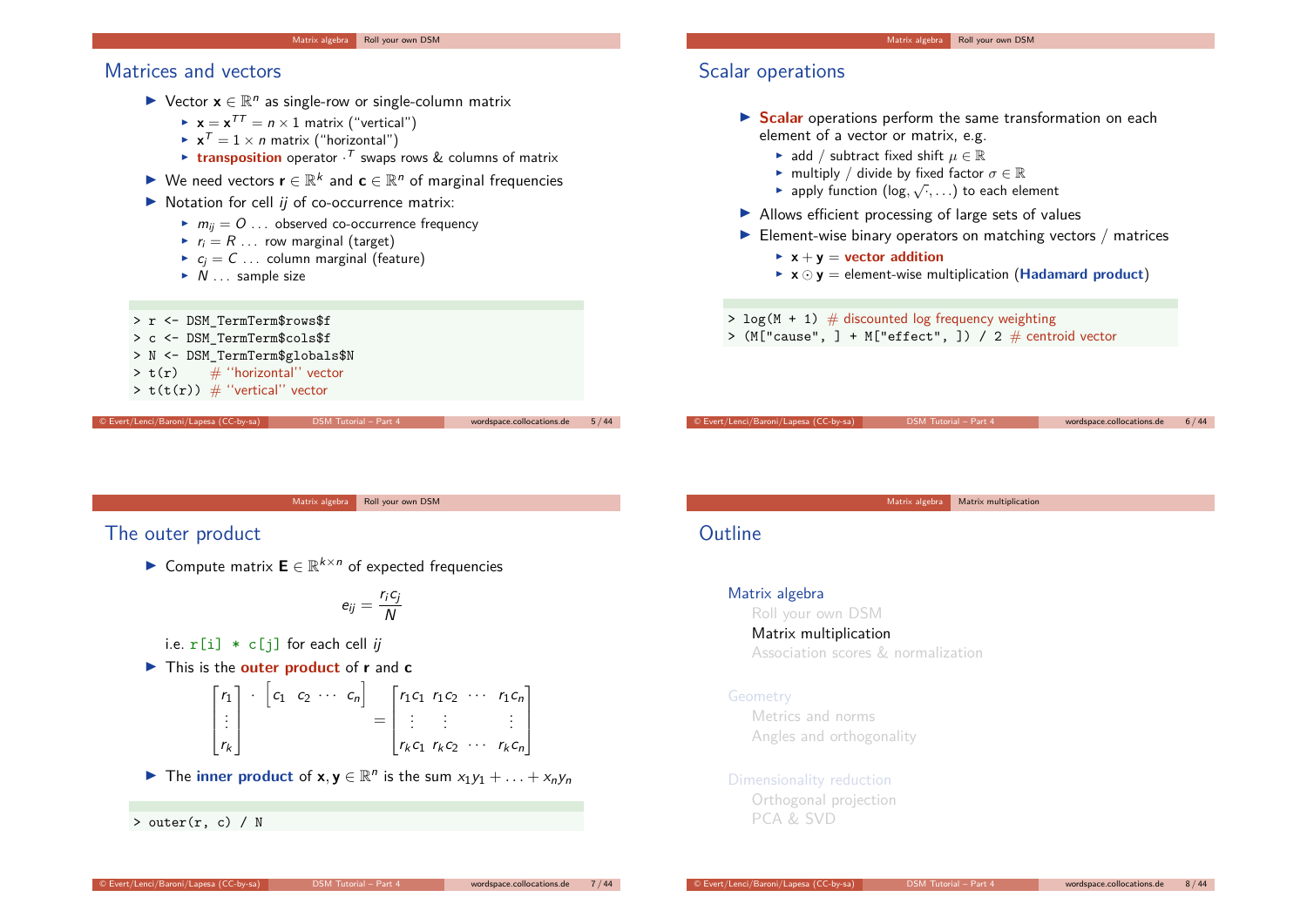# Matrix multiplication



- $\triangleright$  **B** and **C** must be **conformable** (in dimension *n*)
- Element  $a_{ii}$  is the inner product of the *i*-th row of **B** and the j-th column of **C**

$$
a_{ij} = b_{i1}c_{1j} + \ldots + b_{in}c_{nj} = \sum_{t=1}^n b_{it}c_{tj}
$$

© Evert/Lenci/Baroni/Lapesa (CC-by-sa) DSM Tutorial – Part 4 wordspace.collocations.de 9 / 44

Matrix algebra Matrix multiplication

# Some properties of matrix multiplication

| Associativity:         | $A(BC) = (AB)C =: ABC$                                    |
|------------------------|-----------------------------------------------------------|
| Distributivity:        | $A(B + B') = AB + AB'$                                    |
|                        | $(A + A')B = AB + A'B$                                    |
| Scalar multiplication: | $(\lambda A)B = A(\lambda B) = \lambda(AB) =: \lambda AB$ |

- $\triangleright$  Not commutative in general:  $AB \neq BA$
- **IF** The *k*-dimensional square-diagonal **identity matrix**

$$
\mathbf{I}_k := \begin{bmatrix} 1 & & \\ & \ddots & \\ & & 1 \end{bmatrix} \qquad \text{with} \qquad \mathbf{I}_k \cdot \mathbf{A} = \mathbf{A} \cdot \mathbf{I}_n = \mathbf{A}
$$

© Evert/Lenci/Baroni/Lapesa (CC-by-sa) DSM Tutorial – Part 4 wordspace.collocations.de 10 / 44

is the **neutral element** of matrix multiplication

Matrix algebra Matrix multiplication

## Transposition and multiplication

 $\blacktriangleright$  The **transpose A**<sup>T</sup> of a matrix **A** swaps rows and columns:

$$
\begin{bmatrix} a_1 & b_1 \ a_2 & b_2 \ a_3 & b_3 \end{bmatrix}^T = \begin{bmatrix} a_1 & a_2 & a_3 \ b_1 & b_2 & b_3 \end{bmatrix}
$$

- $\blacktriangleright$  Properties of the transpose:
	- $\blacktriangleright$   $(\mathsf{A} + \mathsf{B})^{\mathsf{T}} = \mathsf{A}^{\mathsf{T}} + \mathsf{B}^{\mathsf{T}}$

$$
\blacktriangleright (\lambda \mathbf{A})^T = \lambda (\mathbf{A}^T) = \lambda \mathbf{A}^T
$$

- $\blacktriangleright$   $(\mathbf{A} \cdot \mathbf{B})^T = \mathbf{B}^T \cdot \mathbf{A}^T$  [note the different order of **A** and **B**!]<br>  $\blacktriangleright$   $\mathbf{I}^T = \mathbf{I}$
- $\blacktriangleright$  **A** is called **symmetric** iff  $A^T = A$ 
	- $\triangleright$  symmetric matrices have many special properties that will become important later (e.g. eigenvalues)

Matrix algebra Matrix multiplication

The outer product as matrix multiplication

 $\blacktriangleright$  The outer product is a special case of matrix multiplication

$$
\textbf{E} = \tfrac{1}{N}(\textbf{r}\cdot\textbf{c}^{\mathcal{T}})
$$

▶ The other special case is the **inner product** 

$$
\mathbf{x}^T \mathbf{y} = \sum_{i=1}^n x_i y_i
$$

 $\blacktriangleright$  NB:  $\mathbf{x} \cdot \mathbf{x}$  and  $\mathbf{x}^T \cdot \mathbf{x}^T$  are not conformable

```
# three ways to compute the matrix of expected frequencies
> E <- outer(r, c) / N
> E <- (r %*% t(c)) / N
> E <- tcrossprod(r, c) / N
> E
```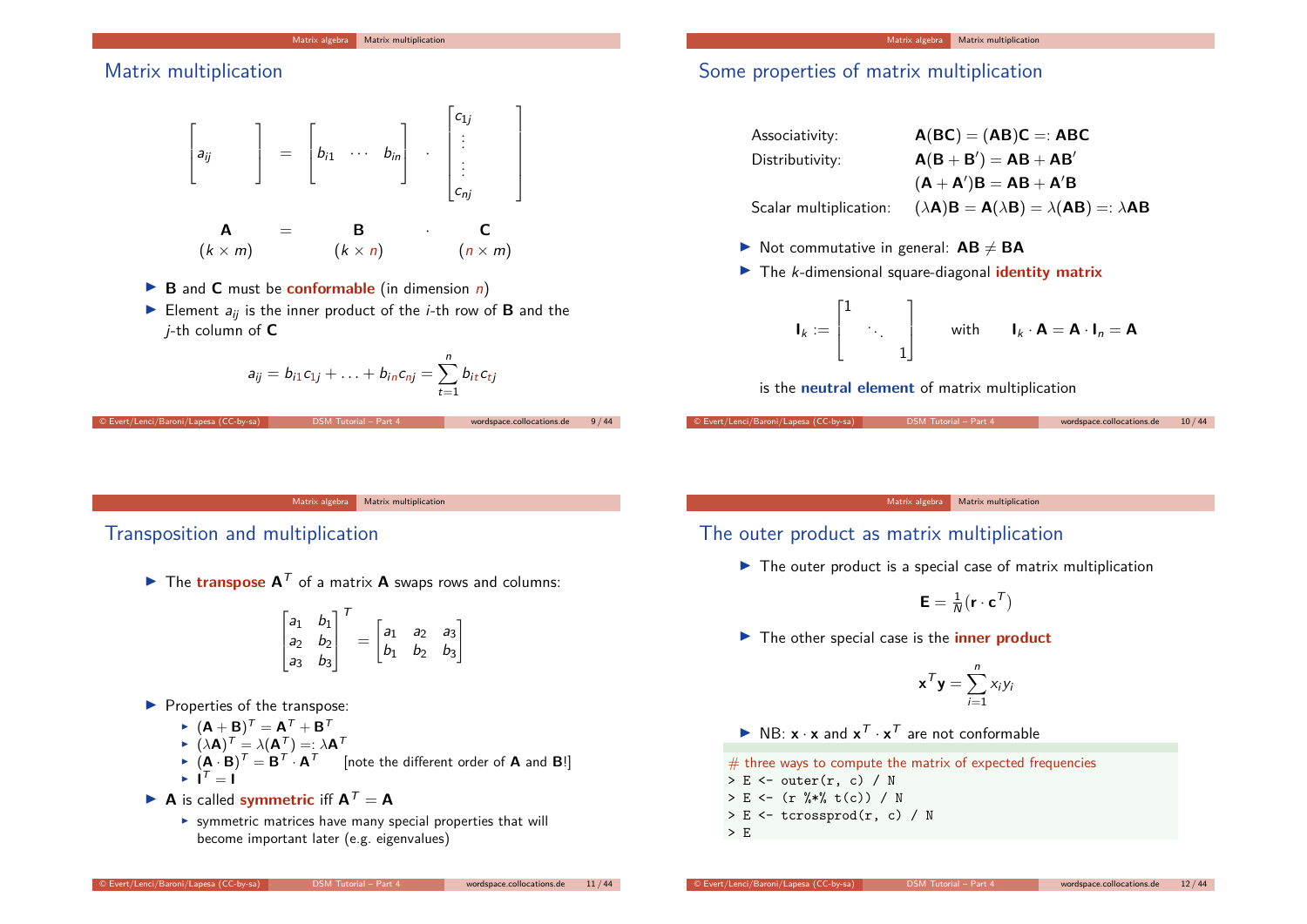# **Outline**

### Matrix algebra

Roll your own DSM Matrix multiplication Association scores & normalization

### Geometry

Metrics and norms Angles and orthogonality

#### Dimensionality reduction

Orthogonal projection PCA & SVD

# Computing association scores

 $\triangleright$  Association scores = element-wise combination of **M** and **E**, e.g. for (pointwise) Mutual Information

$$
\bm{S} = \text{log}_2(\bm{M} \oslash \bm{E})
$$

- $\triangleright \oslash$  = element-wise division similar to Hadamard product  $\odot$
- ▶ For sparse AMs such as PPMI, we need to compute max  $\{s_{ij}, 0\}$  for each element of the scored matrix **S**

> log2(M / E)  $> S$  <- pmax(log2(M / E), 0) # not max()!  $> S$ 

Matrix algebra Association scores & normalization

### Normalizing vectors

► Compute Euclidean norm of vector  $\mathbf{x} \in \mathbb{R}^n$ :

$$
\|\mathbf{x}\|_2=\sqrt{x_1^2+\ldots+x_n^2}
$$

© Evert/Lenci/Baroni/Lapesa (CC-by-sa) DSM Tutorial – Part 4 wordspace.collocations.de 13 / 44

 $\triangleright$  Normalized vector  $\|\mathbf{x}_0\|_2 = 1$  by scalar multiplication:

$$
\textbf{x}_0 = \frac{1}{\|\textbf{x}\|_2}\textbf{x}
$$

### $> x \leftarrow S[2, ]$

 $>$  b  $\leq$  sqrt(sum(x  $\hat{ }$  2))  $\#$  Euclidean norm of **x**  $> x0 \le x / b$  # normalized vector  $>$  sqrt(sum(x0  $\hat{(-2)}$ )

#### Matrix algebra | Association scores & normalization

### Normalizing matrix rows

- I Compute vector **b** ∈ R <sup>k</sup> of norms of row vectors of **S**
- ▶ Can you find an elegant way to multiply each row of S with the corresponding normalization factor  $b_i^{-1}$ ?

© Evert/Lenci/Baroni/Lapesa (CC-by-sa) DSM Tutorial – Part 4 wordspace.collocations.de 14 / 44

▶ Multiplication with diagonal matrix  $D_b^{-1}$ 

$$
\textbf{S}_0 = \textbf{D_b}^{-1} \cdot \textbf{S}
$$

$$
\boldsymbol{\mathsf{S}}_0 = \begin{bmatrix} b_1^{-1} & & \\ & \ddots & \\ & & b_k^{-1} \end{bmatrix} \cdot \begin{bmatrix} s_{11} & \cdots & s_{1n} \\ \vdots & & \vdots \\ s_{k1} & \cdots & s_{kn} \end{bmatrix}
$$

☞ What about multiplication with diagonal matrix on the right?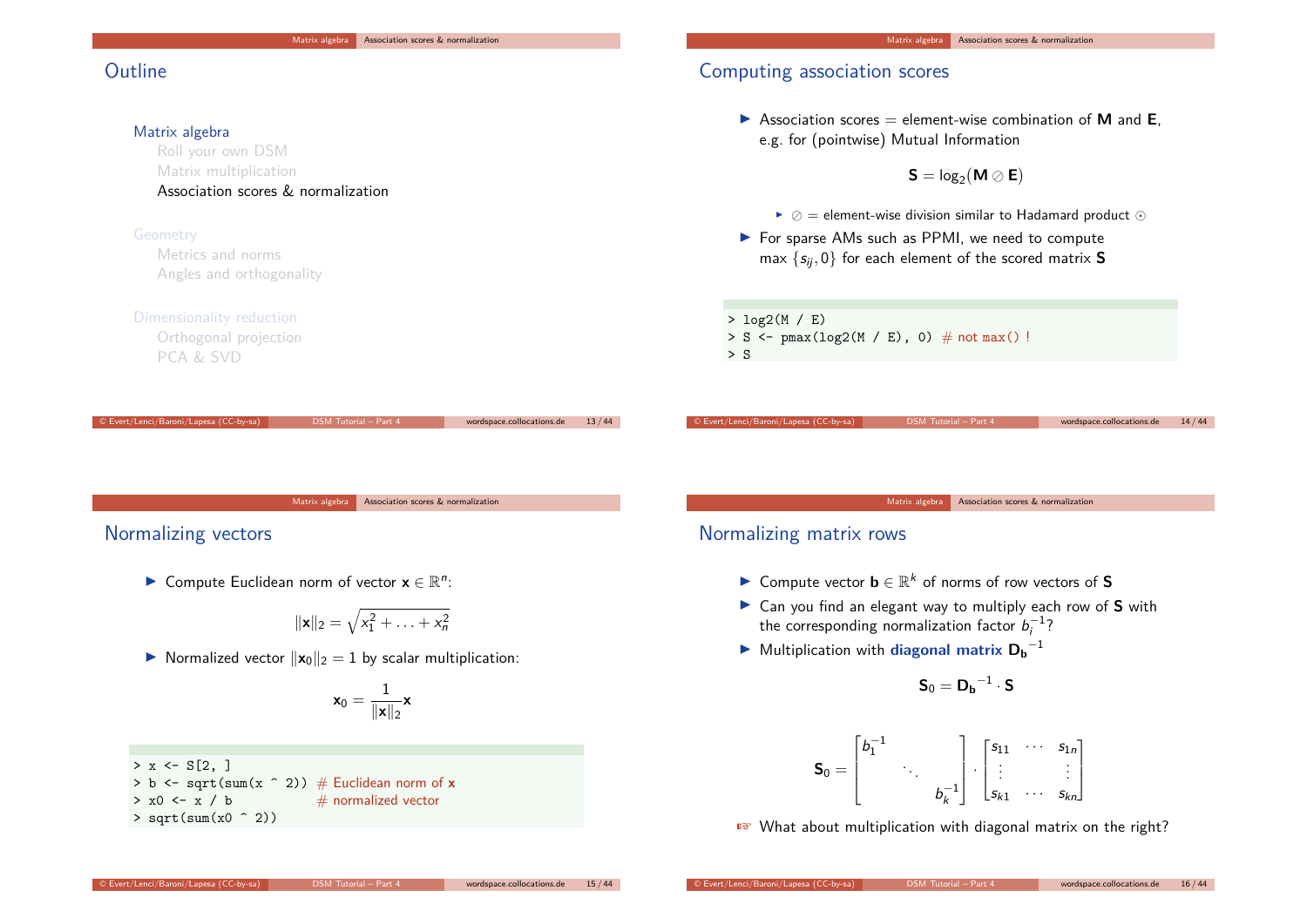### Normalizing matrix rows

- I Compute vector **b** ∈ R <sup>k</sup> of norms of row vectors of **S**
- ▶ Can you find an elegant way to multiply each row of S with the corresponding normalization factor  $b_i^{-1}$ ?
- ▶ Multiplication with **diagonal matrix**  $D_b^{-1}$

$$
\bm{S}_0 = \bm{D_b}^{-1} \cdot \bm{S}
$$

> b <- sqrt(rowSums(S^2))  $>$  b  $\leq$  rowNorms(S, method="euclidean") # more efficient  $>$  SO  $\leftarrow$  diag(1 / b)  $\frac{9*}{6}$  S > S0 <- scaleMargins(S, rows= $(1 / b)$ ) # much more efficient  $>$  SO  $\leq$  normalize.rows(S, method="euclidean")  $\#$  the easy way © Evert/Lenci/Baroni/Lapesa (CC-by-sa) DSM Tutorial – Part 4 wordspace.collocations.de 17 / 44

# **Outline**

### Matrix algebra

Roll your own DSM Matrix multiplication Association scores & normalization

### Geometry

Metrics and norms Angles and orthogonality

### Dimensionality reduction

Orthogonal projection PCA & SVD

© Evert/Lenci/Baroni/Lapesa (CC-by-sa) DSM Tutorial – Part 4 wordspace.collocations.de 18 / 44

Geometry Metrics and norms

# Metric: a measure of distance

- $\triangleright$  A **metric** is a general measure of the distance  $d(\mathbf{u}, \mathbf{v})$ between points **u** and **v**, which satisfies the following axioms:
	- $\blacktriangleright$  d (**u***,* **v**) = d (**v***,* **u**)
	- $\bf{I}$  d (**u**, **v**) > 0 for **u**  $\neq$  **v**
	- $\blacktriangleright$  d (**u**, **u**) = 0
	- $\triangleright$  d (**u***,* **w**)  $\le$  d (**u***,* **v**) + d (**v***,* **w**) (**triangle inequality**)
- $\blacktriangleright$  Metrics form a very broad class of distance measures, some of which do not fit in well with our geometric intuitions
- ▶ Useful: family of **Minkowski** *p*-metrics

$$
d_p(\mathbf{u}, \mathbf{v}) := (|u_1 - v_1|^p + \dots + |u_n - v_n|^p)^{1/p} \qquad p \ge 1
$$
  

$$
d_p(\mathbf{u}, \mathbf{v}) := |u_1 - v_1|^p + \dots + |u_n - v_n|^p \qquad 0 \le p < 1
$$

#### Geometry Metrics and norms

# Norm: a measure of length

- $\triangleright$  A general **norm**  $\|\mathbf{u}\|$  for the length of a vector **u** must satisfy the following axioms:
	- $\blacktriangleright$   $\|\mathbf{u}\| > 0$  for  $\mathbf{u} \neq \mathbf{0}$
	- $\blacktriangleright$   $\|\lambda \mathbf{u}\| = |\lambda| \cdot \|\mathbf{u}\|$  (homogeneity)
	- $\blacktriangleright$   $\|u + v\| \leq \|u\| + \|v\|$  (triangle inequality)
- ▶ Every norm **induces** a metric

$$
d\left(\mathbf{u},\mathbf{v}\right):=\left\Vert \mathbf{u}-\mathbf{v}\right\Vert
$$

with two desirable properties

- **Example 1** translation-invariant:  $d(\mathbf{u} + \mathbf{x}, \mathbf{v} + \mathbf{x}) = d(\mathbf{u}, \mathbf{v})$
- **F** scale-invariant:  $d(\lambda \mathbf{u}, \lambda \mathbf{v}) = |\lambda| \cdot d(\mathbf{u}, \mathbf{v})$
- $\blacktriangleright$  d<sub>p</sub> (**u**, **v**) is induced by the **Minkowski norm** for  $p \geq 1$ :

$$
\|\mathbf{u}\|_p := (|u_1|^p + \cdots + |u_n|^p)^{1/p}
$$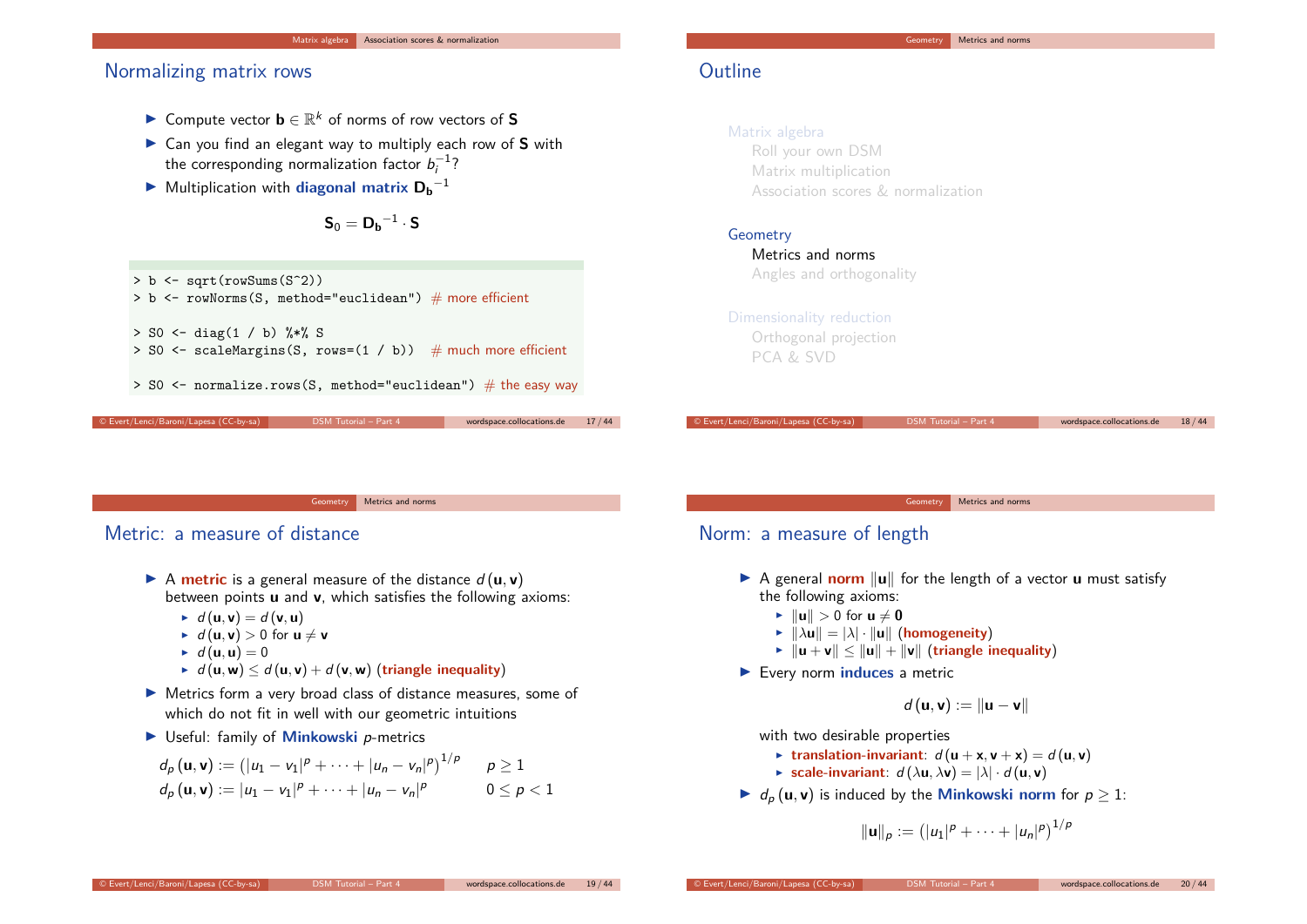#### Metrics and norms

### Norm: a measure of length



- $\blacktriangleright$  Visualisation of norms in  $\mathbb{R}^2$ by plotting **unit circle**, i.e. points **u** with  $\|\mathbf{u}\| = 1$
- $\blacktriangleright$  Here: *p*-norms  $\lVert \cdot \rVert_p$  for different values of p
- $\triangleright$  Triangle inequality  $\iff$ unit circle is **convex**
- $\blacktriangleright$  This shows that *p*-norms with  $p < 1$  would violate the triangle inequality
- **EX** Consequence for DSM:  $p \ll 2$  sensitive to small differences in many coordinates,  $p \gg 2$  to larger differences in few coord.

© Evert/Lenci/Baroni/Lapesa (CC-by-sa) DSM Tutorial – Part 4 wordspace.collocations.de 21 / 44

# **Outline**

### Matrix algebra

Roll your own DSM Matrix multiplication Association scores & normalization

### Geometry

Metrics and norms Angles and orthogonality

#### Dimensionality reduction

Orthogonal projection PCA & SVD

© Evert/Lenci/Baroni/Lapesa (CC-by-sa) DSM Tutorial – Part 4 wordspace.collocations.de 22 / 44

Geometry Angles and orthogonality

### Euclidean norm & inner product

▶ The Euclidean norm  $\|\mathbf{u}\|_2 = \sqrt{\mathbf{u}^T\mathbf{u}}$  is special because it can be derived from the **inner product**:

$$
\mathbf{x}^T \mathbf{y} = x_1 y_1 + \cdots + x_n y_n
$$

 $\blacktriangleright$  The inner product is a positive definite and symmetric bilinear form with an important geometric interpretation:

$$
\cos\phi=\frac{\mathbf{u}^T\mathbf{v}}{\|\mathbf{u}\|_2\cdot\|\mathbf{v}\|_2}
$$

for the  $\mathsf{angle} \phi$  between vectors  $\mathsf{u}, \mathsf{v} \in \mathbb{R}^n$ 

- $\triangleright$  the value cos  $\phi$  is known as the **cosine similarity** measure
- In particular, **u** and **v** are **orthogonal** iff  $\mathbf{u}^T \mathbf{v} = 0$

#### Geometry Angles and orthogonality

Geometry **Angles and orthogonality** 

## Cosine similarity in R

- $\triangleright$  Cosine similarities can be computed very efficiently if vectors are pre-normalized, so that  $\|\mathbf{u}\|_2 = \|\mathbf{v}\|_2 = 1$
- $\mathbf{F}$  just need all inner products  $\mathbf{m}_i^T \mathbf{m}_j$  between row vectors of  $\mathbf{M}$

$$
\mathbf{M} \cdot \mathbf{M}^T = \begin{bmatrix} \cdots & \mathbf{m}_1 & \cdots \\ \cdots & \mathbf{m}_2 & \cdots \\ \cdots & \mathbf{m}_k & \cdots \end{bmatrix} \cdot \begin{bmatrix} \vdots & \vdots & \vdots \\ \mathbf{m}_1 & \mathbf{m}_2 & \mathbf{m}_k \\ \vdots & \vdots & \vdots \end{bmatrix}
$$

$$
\Rightarrow (\mathbf{M} \cdot \mathbf{M}^T)_{ij} = \mathbf{m}_i^T \mathbf{m}_j
$$

 $#$  cosine similarities for row-normalized matrix:

- > sim <- tcrossprod(S0)
- $>$  angles  $\leq$  acos(pmin(sim, 1)) \* (180 / pi)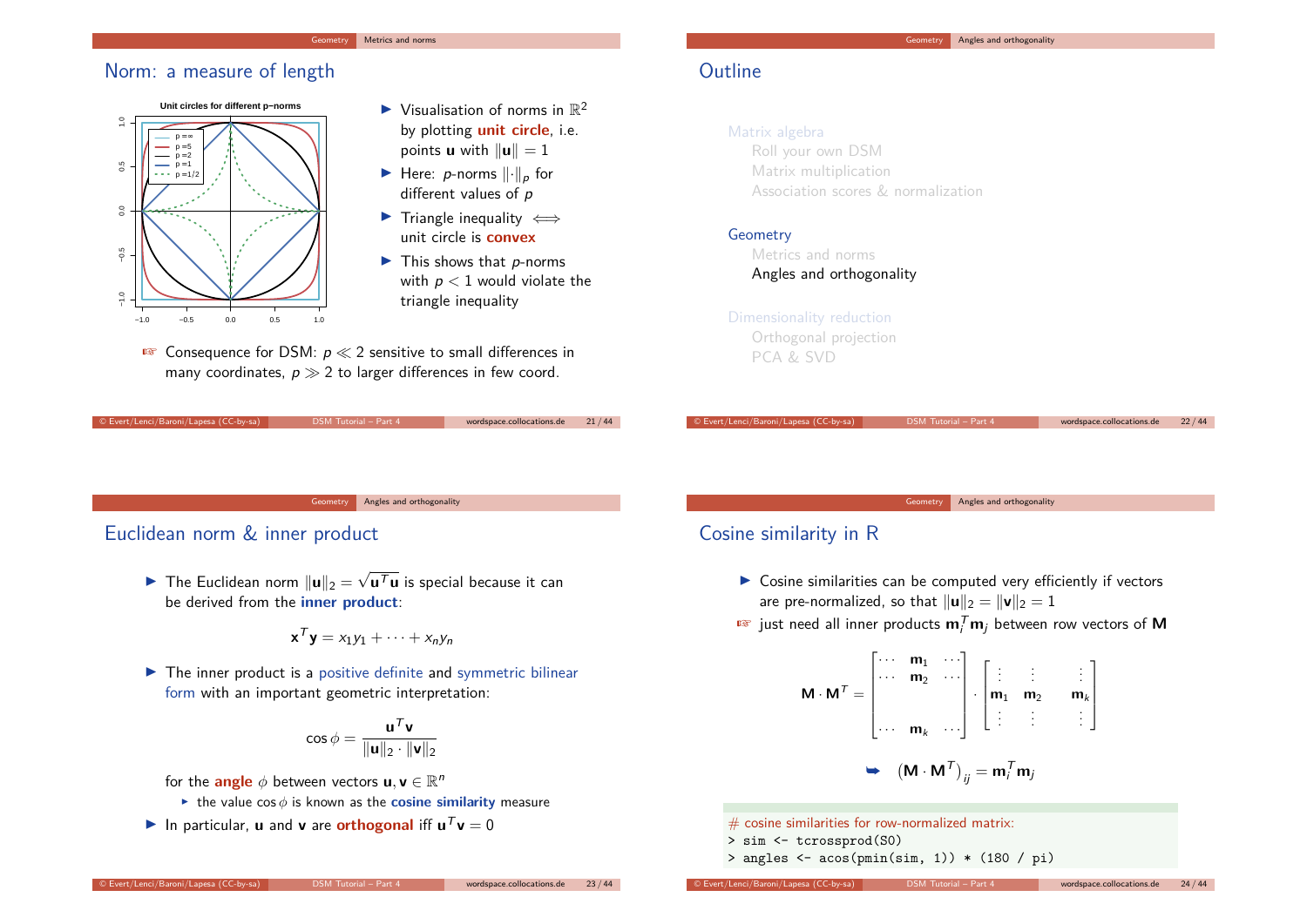### Euclidean distance or cosine similarity?

- $\blacktriangleright$  Proof that Euclidean distance and cosine similarity are equivalent looks much simpler in matrix algebra
- **If** Assuming that  $\|\mathbf{u}\|_2 = \|\mathbf{v}\|_2 = 1$ , we have:

$$
d_2(\mathbf{u}, \mathbf{v}) = \|\mathbf{u} - \mathbf{v}\|_2 = \sqrt{(\mathbf{u} - \mathbf{v})^T (\mathbf{u} - \mathbf{v})}
$$
  
=  $\sqrt{\mathbf{u}^T \mathbf{u} + \mathbf{v}^T \mathbf{v} - 2 \mathbf{u}^T \mathbf{v}}$   
=  $\sqrt{\|\mathbf{u}\|_2^2 + \|\mathbf{v}\|_2^2 - 2 \mathbf{u}^T \mathbf{v}}$   
=  $\sqrt{2 - 2 \cos \phi}$ 

 $\mathbf{u} \cdot \mathbf{v} = d_2(\mathbf{u}, \mathbf{v})$  is a monotonically increasing function of  $\phi$ 

# **Outline**

### Matrix algebra

Roll your own DSM Matrix multiplication Association scores & normalization

### Geometry

Metrics and norms Angles and orthogonality

### Dimensionality reduction

Orthogonal projection PCA & SVD

| © Evert/Lenci/Baroni/Lapesa (CC-by-sa) | DSM Tutorial - Part 4 | wordspace.collocations.de | 25/44 |
|----------------------------------------|-----------------------|---------------------------|-------|
|                                        |                       |                           |       |
|                                        |                       |                           |       |
|                                        |                       |                           |       |
|                                        |                       |                           |       |
|                                        |                       |                           |       |
| Dimensionality reduction               | Orthogonal projection |                           |       |

Linear subspace & basis

A linear **subspace**  $B \subseteq \mathbb{R}^n$  of rank  $r \leq n$  is spanned by a set of  $r$  linearly independent basis vectors

$$
\mathit{B} = \{ \bm{b}_1, \ldots, \bm{b}_r \}
$$

 $\blacktriangleright$  Every point  $\boldsymbol{u}$  in the subspace is a unique linear combination of the basis vectors

$$
\mathbf{u} = x_1 \mathbf{b}_1 + \ldots + x_r \mathbf{b}_r
$$

with coordinate vector  $\mathbf{x} \in \mathbb{R}^r$ 

▶ Basis matrix  $V \in \mathbb{R}^{n \times r}$  with column vectors  $\mathbf{b}_i$ :

$$
\mathbf{u} = \mathbf{V}\mathbf{x}
$$

Dimensionality reduction **Orthogonal projection** 

© Evert/Lenci/Baroni/Lapesa (CC-by-sa) DSM Tutorial – Part 4 wordspace.collocations.de 26 / 44

# Linear subspace & basis

▶ Basis matrix  $V \in \mathbb{R}^{n \times r}$  with column vectors  $\mathbf{b}_i$ :

$$
\mathbf{u} = x_1 \mathbf{b}_1 + \ldots + x_r \mathbf{b}_r = \mathbf{V} \mathbf{x}
$$

$$
\begin{bmatrix}\nx_1b_{11} + \dots + x_r b_{r1} \\
x_1b_{12} + \dots + x_r b_{r2} \\
\vdots \\
x_1b_{1n} + \dots + x_r b_m\n\end{bmatrix} = \begin{bmatrix}\nb_{11} & \cdots & b_{r1} \\
b_{12} & \cdots & b_{r2} \\
\vdots & & \vdots \\
b_{1n} & \cdots & b_{rn}\n\end{bmatrix} \cdot \begin{bmatrix}\nx_1 \\
\vdots \\
x_r\n\end{bmatrix}
$$
\n
$$
\mathbf{u} = \mathbf{V} \cdot \mathbf{x}
$$
\n
$$
(n \times 1) \qquad (n \times r) \qquad (r \times 1)
$$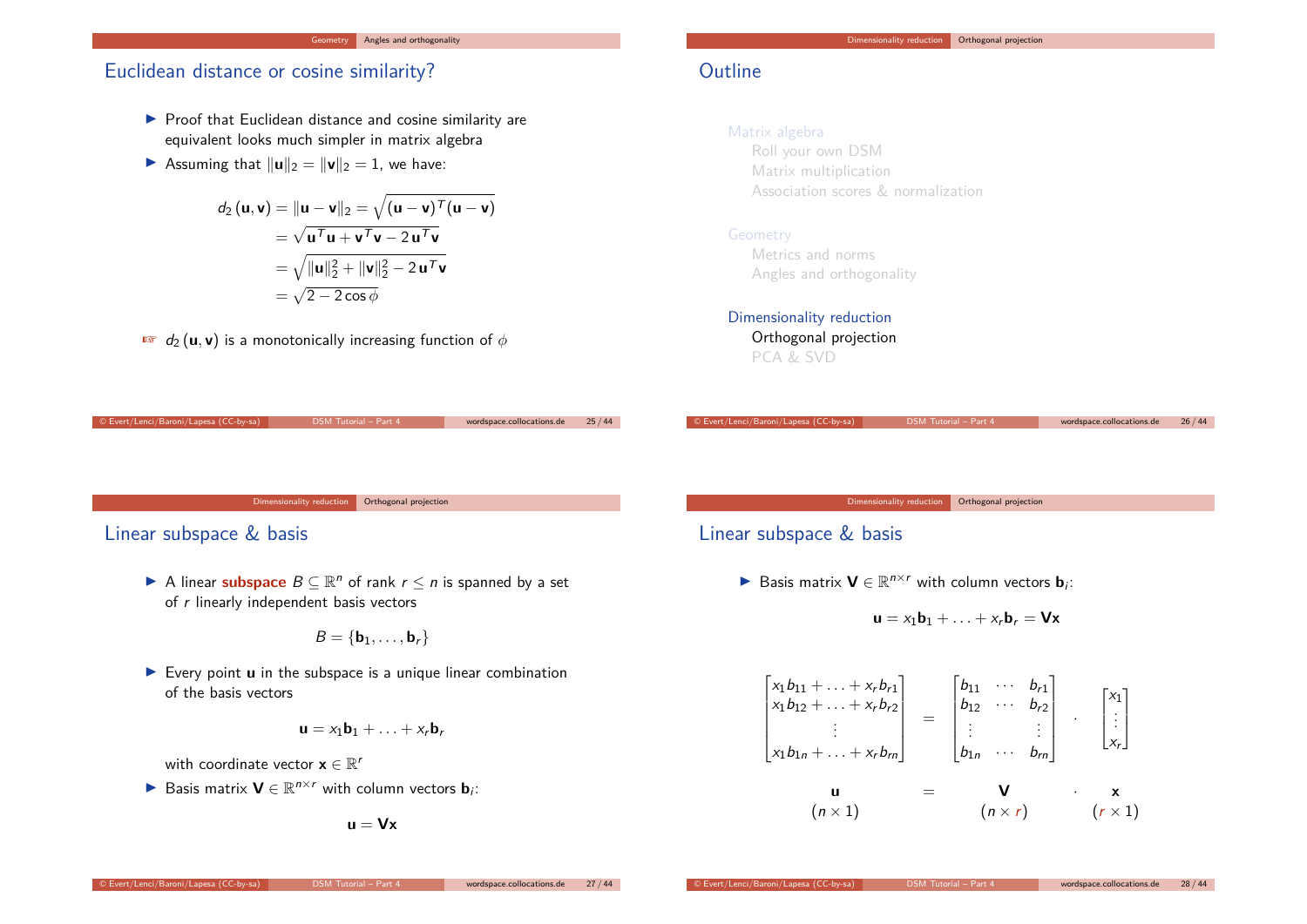# Orthonormal basis

 $\blacktriangleright$  Particularly convenient with orthonormal basis:

$$
\|\mathbf{b}_i\|_2 = 1
$$
  

$$
\mathbf{b}_i^T \mathbf{b}_j = 0
$$
 for  $i \neq j$ 

▶ Corresponding basis matrix **V** is (column)-orthogonal

 $V^T V = I_r$ 

and defines a Cartesian coordinate system in the subspace

# The mathematics of projections

- $\blacktriangleright$  1-d subspace spanned by basis vector  $\|\mathbf{b}\|_2 = 1$
- ▶ For any point **u**, we have

$$
\cos \varphi = \frac{\mathbf{b}^T \mathbf{u}}{\|\mathbf{b}\|_2 \cdot \|\mathbf{u}\|_2} = \frac{\mathbf{b}^T \mathbf{u}}{\|\mathbf{u}\|_2}
$$

 $\blacktriangleright$  Trigonometry: coordinate of point on the line is  $x = \|\mathbf{u}\|_2 \cdot \cos \varphi = \mathbf{b}^T \mathbf{u}$ 



**u**

 $\blacktriangleright$  The projected point in original space is then given by

$$
\mathbf{b} \cdot x = \mathbf{b}(\mathbf{b}^T \mathbf{u}) = (\mathbf{b} \mathbf{b}^T) \mathbf{u} = \mathbf{P} \mathbf{u}
$$

where **P** is a **projection matrix** of rank 1

Orthogonal projection

© Evert/Lenci/Baroni/Lapesa (CC-by-sa) DSM Tutorial – Part 4 wordspace.collocations.de 29 / 44

### The mathematics of projections

 $\blacktriangleright$  For an orthogonal basis matrix **V** with columns  $\mathbf{b}_1, \ldots, \mathbf{b}_r$ , the projection into the rank-r subspace  $B$  is given by

$$
Pu = \left(\sum_{i=1}^r b_i b_i^T\right) u = V V^T u
$$

and its subspace coordinates are  $x = V^T u$ 

 $\blacktriangleright$  Projection can be seen as decomposition into the projected vector and its orthogonal complement

$$
u = Pu + (u - Pu) = Pu + (I - P)u = Pu + Qu
$$

 $\blacktriangleright$  Because of orthogonality, this also applies to the squared Euclidean norm (according to the Pythagorean theorem)

$$
\|{\bf u}\|^2=\|{\bf P}{\bf u}\|^2+\|{\bf Q}{\bf u}\|^2
$$

### Orthogonal projection

© Evert/Lenci/Baroni/Lapesa (CC-by-sa) DSM Tutorial – Part 4 wordspace.collocations.de 30 / 44

### Aside: the matrix cross-product

- $\blacktriangleright$  We already know that the (transpose) cross-product  $MM^T$ computes all inner products between the row vectors of **M**
- $\blacktriangleright$  But  $VV<sup>T</sup>$  it can also be unterstood as a superposition of the outer products of the columns of **V** with themselves

$$
\mathbf{V}\mathbf{V}^T = \begin{bmatrix} b_{11} \\ \vdots \\ b_{1n} \end{bmatrix} \begin{bmatrix} b_{11} \cdots b_{1n} \end{bmatrix} + \ldots + \begin{bmatrix} b_{r1} \\ \vdots \\ b_{rn} \end{bmatrix} \begin{bmatrix} b_{r1} \cdots b_{rn} \end{bmatrix}
$$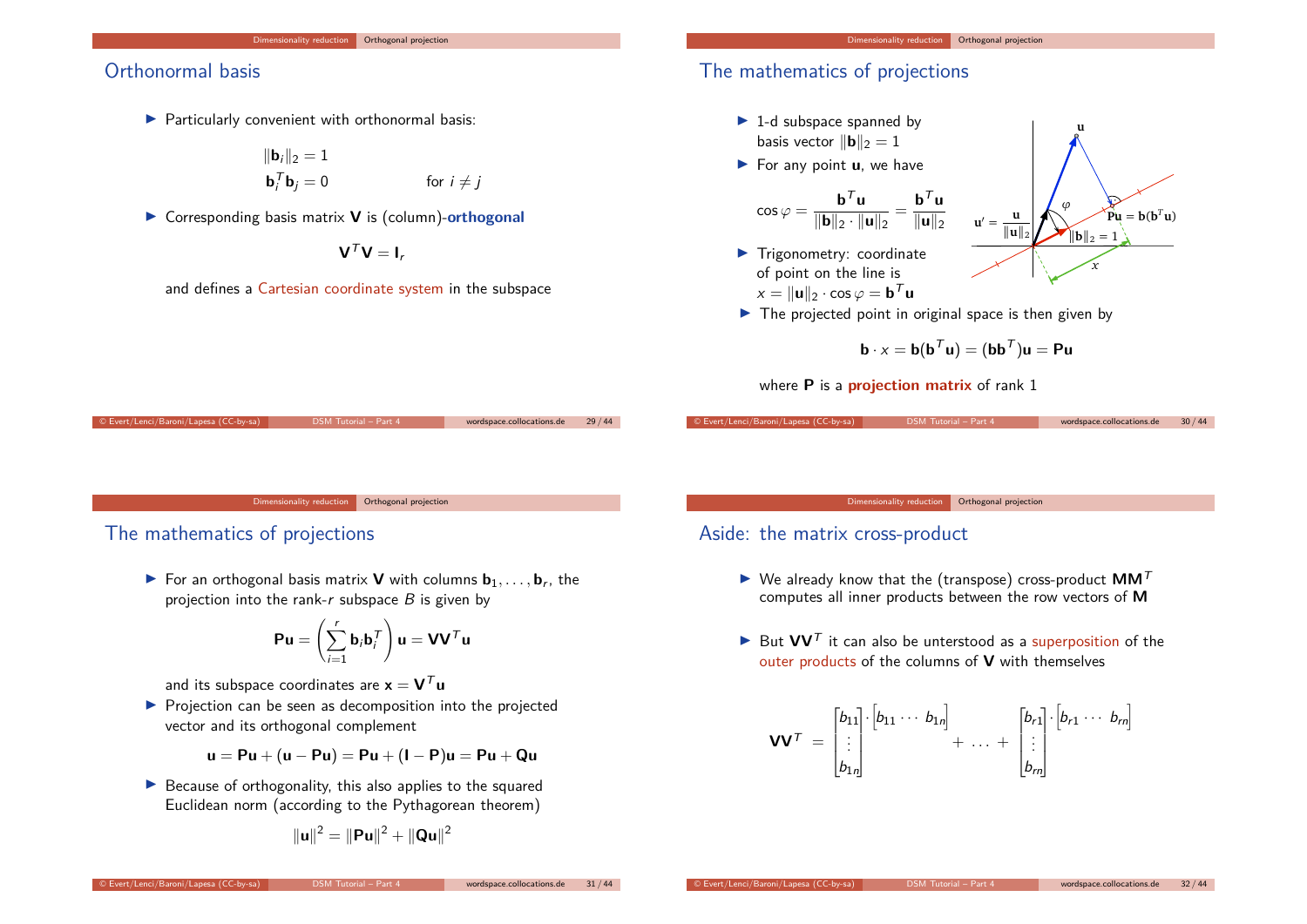# Projections in R

| $#$ column basis vector for "animal" subspace                                                                                                                                                                     |  |  |  |
|-------------------------------------------------------------------------------------------------------------------------------------------------------------------------------------------------------------------|--|--|--|
| > b <- $t(t(c(1, 1, 1, 1, 1, .5, 0, 0)))$                                                                                                                                                                         |  |  |  |
| > b <- normalize.cols(b) $#$ basis vectors must be normalized                                                                                                                                                     |  |  |  |
| > $(x \leq M \$ * (x $\leq$ 0) $\#$ projection of data points into subspace coordinates<br>$> x$ %*% t(b) $\#$ projected points in original space<br>> tcrossprod(x, b) $\#$ outer() only works for plain vectors |  |  |  |
| > P <- b $\frac{9}{8}$ , t(b) # projection operator<br>$#$ note that P is symmetric<br>$> P - t(P)$<br>$#$ projected points in original space<br>$> M$ %*% P                                                      |  |  |  |
|                                                                                                                                                                                                                   |  |  |  |

# Optimal projections and subspaces

 $\triangleright$  Orthogonal decomposition of squared distances btw vectors

$$
\|\mathbf{u} - \mathbf{v}\|^2 = \|\mathbf{P}\mathbf{u} - \mathbf{P}\mathbf{v}\|^2 + \|\mathbf{Q}\mathbf{u} - \mathbf{Q}\mathbf{v}\|^2
$$

▶ Define projection loss as difference btw squared distances

$$
||\mathbf{P}(\mathbf{u} - \mathbf{v})||^2 - ||\mathbf{u} - \mathbf{v}||^2|
$$
  
=  $||\mathbf{u} - \mathbf{v}||^2 - ||\mathbf{P}(\mathbf{u} - \mathbf{v})||^2$   
=  $||\mathbf{Q}(\mathbf{u} - \mathbf{v})||^2$ 

 $\blacktriangleright$  Projection quality measure:

$$
R^2 = \frac{\|\mathbf{P}(\mathbf{u} - \mathbf{v})\|^2}{\|\mathbf{u} - \mathbf{v}\|^2}
$$

© Evert/Lenci/Baroni/Lapesa (CC-by-sa) DSM Tutorial – Part 4 wordspace.collocations.de 34 / 44

**Pu**

 $Q^{(u - v)}$ 

**.**

**u**

 $p(u - v)$ 

**Pv**

**v**

**u**/ **v**

Dimensionality reduction Orthogonal projection

© Evert/Lenci/Baroni/Lapesa (CC-by-sa) DSM Tutorial – Part 4 wordspace.collocations.de 33 / 44

# Optimal projections and subspaces

 $\triangleright$  Optimal subspace maximises  $R^2$  across a data set **M**, which is now specified in terms of row vectors  $\mathbf{m}_i^{\mathcal{T}}$ :

$$
\mathbf{x}_{i}^{T} = \mathbf{m}_{i}^{T} \mathbf{V} \qquad \qquad \mathbf{m}_{i}^{T} \mathbf{P} = \mathbf{m}_{i}^{T} \mathbf{V} \mathbf{V}^{T}
$$

$$
\mathbf{X} = \mathbf{M} \mathbf{V} \qquad \qquad \mathbf{M} \mathbf{P} = \mathbf{M} \mathbf{V} \mathbf{V}^{T}
$$

 $\triangleright$  We will now show that the overall projection quality is

$$
R^{2} = \frac{\sum_{i=1}^{k} ||\mathbf{m}_{i}^{T} \mathbf{P}||^{2}}{\sum_{i=1}^{k} ||\mathbf{m}_{i}^{T}||^{2}} = \frac{||\mathbf{MP}||_{F}^{2}}{||\mathbf{M}||_{F}^{2}}
$$

with the (squared) **Frobenius norm**

$$
\|\mathbf{M}\|_F^2 = \sum_{ij} (m_{ij})^2 = \sum_{i=1}^k \|\mathbf{m}_i\|^2
$$

Dimensionality reduction **Orthogonal projection** 

# Optimal projections and subspaces

 $\blacktriangleright$  For a centered data set with  $\sum_i \mathbf{m}_i = \mathbf{0}$ , the Frobenius norm corresponds to the average (squared) distance between points

$$
\sum_{i,j=1}^{k} ||\mathbf{m}_{i} - \mathbf{m}_{j}||^{2}
$$
\n
$$
= \sum_{i,j=1}^{k} (\mathbf{m}_{i} - \mathbf{m}_{j})^{\top} (\mathbf{m}_{i} - \mathbf{m}_{j})
$$
\n
$$
= \sum_{i,j=1}^{k} (||\mathbf{m}_{i}||^{2} + ||\mathbf{m}_{j}||^{2} - 2\mathbf{m}_{i}^{\top} \mathbf{m}_{j})
$$
\n
$$
= \sum_{j=1}^{k} ||\mathbf{M}||_{F}^{2} + \sum_{i=1}^{k} ||\mathbf{M}||_{F}^{2} - 2\sum_{i=1}^{k} \mathbf{m}_{i}^{\top} (\sum_{j=1}^{k} \mathbf{m}_{j})
$$
\n
$$
= 2k \cdot ||\mathbf{M}||_{F}^{2}
$$

Similarly for the overall projection loss and quality  $R^2$ :

$$
R^{2} = \frac{\sum_{i,j=1}^{k} ||\mathbf{P}(\mathbf{m}_{i} - \mathbf{m}_{j})||^{2}}{\sum_{i,j=1}^{k} ||\mathbf{m}_{i} - \mathbf{m}_{j}||^{2}} = \frac{2k \cdot ||\mathbf{MP}||_{F}^{2}}{2k \cdot ||\mathbf{M}||_{F}^{2}}
$$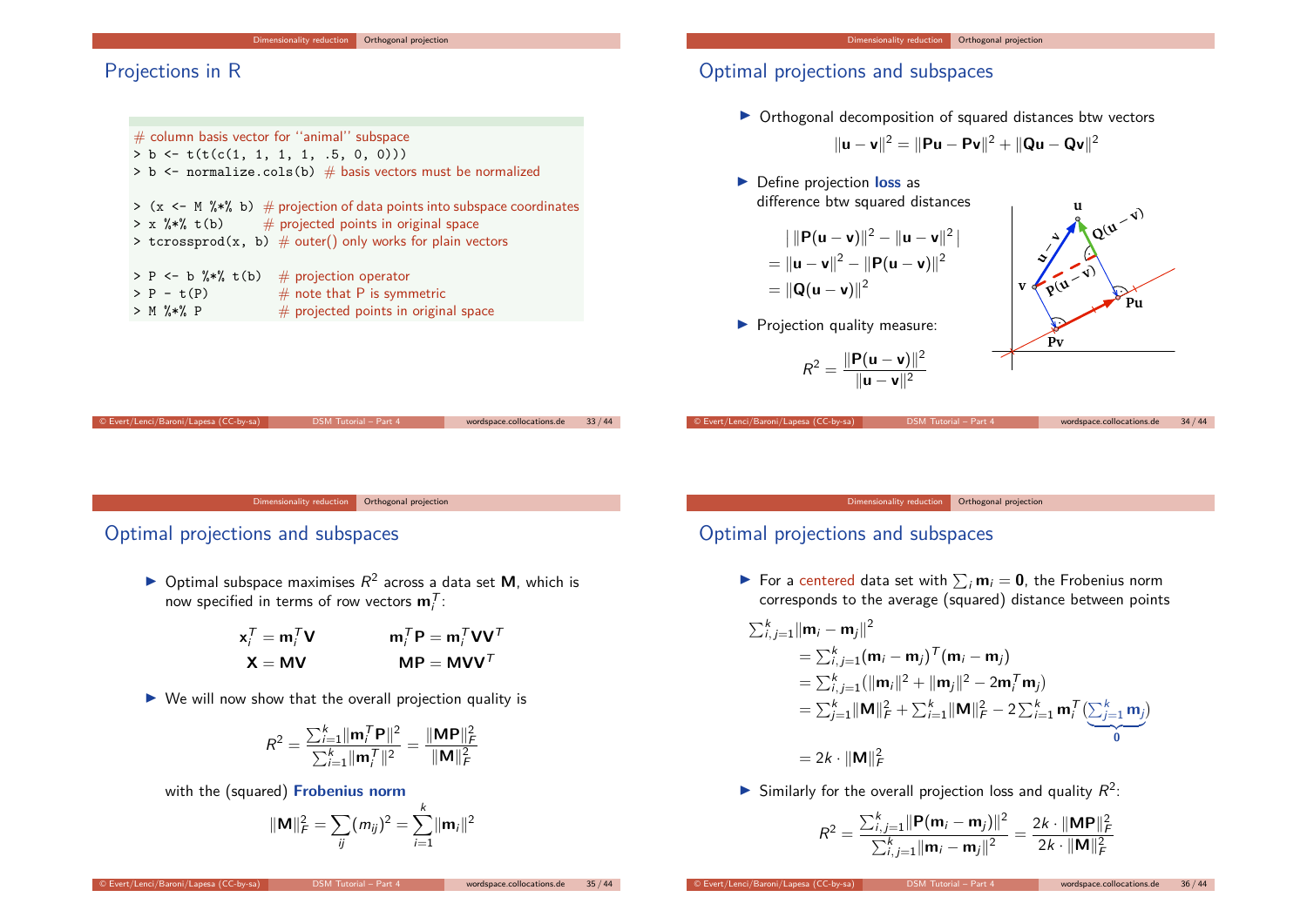# **Outline**

#### Matrix algebra

Roll your own DSM Matrix multiplication Association scores & normalization

### Geometry

Metrics and norms Angles and orthogonality

#### Dimensionality reduction

Orthogonal projection PCA & SVD

# Singular value decomposition

**Fundamental result of matrix algebra: singular value decomposition** (**SVD**) factorises any matrix **M** into

 $$ 

where **U** and **V** are orthogonal and **Σ** is a diagonal matrix of **singular values**  $\sigma_1 \geq \sigma_2 \geq \cdots \geq \sigma_m > 0$ 



Dimensionality reduction PCA & SVD

© Evert/Lenci/Baroni/Lapesa (CC-by-sa) DSM Tutorial – Part 4 wordspace.collocations.de 37 / 44

### Singular value decomposition

- $\triangleright$   $m \leq \min\{k, n\}$  is the inherent dimensionality (rank) of M
- $\triangleright$  Columns  $a_i$  of **U** are called left singular vectors, columns **b**<sub>i</sub> of **V** (= rows of  $V<sup>T</sup>$ ) are right singular vectors
- $\blacktriangleright$  Recall the "outer product" view of matrix multiplication:

$$
\mathbf{U}\mathbf{V}^T = \sum_{i=1}^m \mathbf{a}_i \mathbf{b}_i^T
$$

 $\blacktriangleright$  Hence the SVD corresponds to a sum of rank-1 components

$$
\mathbf{M} = \mathbf{U} \boldsymbol{\Sigma} \mathbf{V}^T = \sum_{i=1}^m \sigma_i \mathbf{a}_i \mathbf{b}_i^T
$$

#### Dimensionality reduction PCA & SVD

# Singular value decomposition

 $\triangleright$  Key property of SVD: the first r components give the best rank-r approximation to **M** with respect to the Frobenius norm, i.e. they minimize the loss

$$
\|\mathbf{U}_r\mathbf{\Sigma}_r\mathbf{V}_r^{\mathsf{T}} - \mathbf{M}\|_F^2 = \|\mathbf{M}_r - \mathbf{M}\|_F^2
$$

#### ☞ **Truncated** SVD

- $\blacktriangleright$  **U**<sub>r</sub>, **V**<sub>r</sub> = first *r* columns of **U**, **V**
- $\sum$  = diagonal matrix of first r singular values
- $\blacktriangleright$  It can be shown that

$$
\|\mathbf{M}\|_F^2 = \sum_{i=1}^m \sigma_i^2 \quad \text{and} \quad \|\mathbf{M}_r\|_F^2 = \sum_{i=1}^r \sigma_i^2
$$